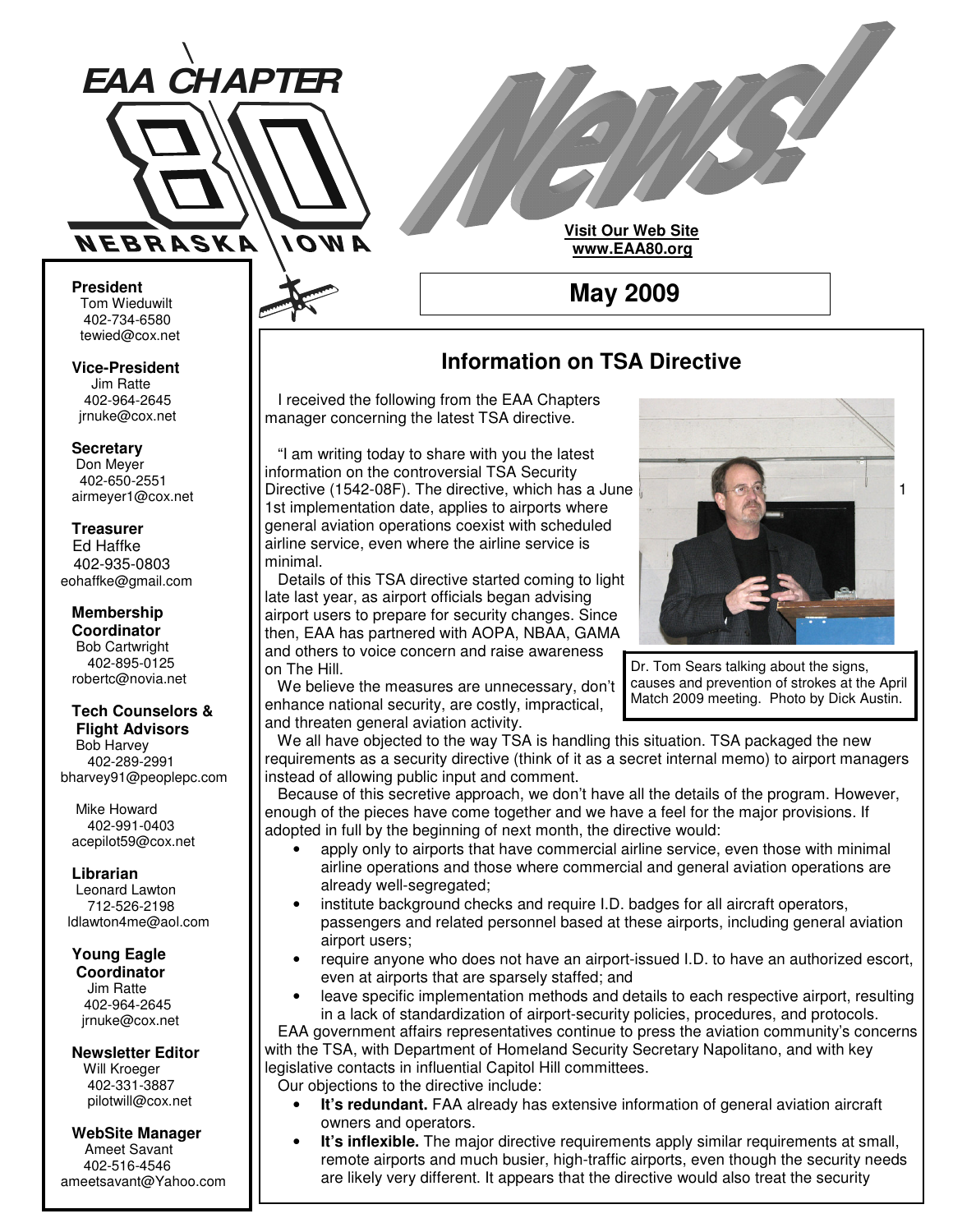sensitivity of different areas of the airport uniformly, even though these areas may have quite different security considerations.

• **Its required practices are not standardized.** Whereas the major requirements discussed above are too inflexible, at the other end of the spectrum the details regarding how to implement these provisions are at the discretion of each individual airport. The burden will lie with owners and operators to track the differences. (TSA indicates, however, that the background checks and badge requirements would not apply to transient aircraft.)

Our goal is to convince the TSA to explore alternatives that would address their objectives without suppressing general aviation activity and your access to general aviation airports.

We have provided this information to keep you and your fellow Chapter members informed on this issue. EAA, along with other aviation groups, continue to work to preserve airport access and the future of general aviation.

If you or your members have additional questions about this issue or other government-related issues facing aviation, please visit our web site at www.eaa.org/govt." Sincerely,

Steve Buss Manager, EAA Chapters

# $M$ ay Meeting Time & Location

This month's meeting is on Monday May 11th at 7:00PM at Hangar One at Millard Airport. The airport is still located on South 132nd Street between Q and Harrison.

# $M$ av Program.

Once again our very own Mike Howard will be our speaker. He will be talking on Aircraft Structural Design. Maybe he can give us some insight into the Zenith Zodiac CH-601XL problems.

June program: FASST Team Aviation Safety

| <b>EVENTS:</b><br>(B) - Breakfast / (L) - Lunch |                    |
|-------------------------------------------------|--------------------|
| Chapter 1055 (B) (0800-1000)<br>1st Sat         | York, NE           |
| Chapter 569 (B) (0800-1000)<br>3rd Sat          | Crete, NE          |
| Aviator's Breakfast (0800-1000)<br>4th Sat      | Chadron, NE        |
| 1st Annual Air Show<br>8-10 May                 | Branson, MO        |
| 9-10 May<br>Regional Air Festival               | Cape Girardeau, MO |
| 16 May<br>$Fly$ -in $(B)$                       | Lee's Summit. MO   |
| 17 May<br>Our Chili Feed & Poker Run            | Wahoo Hangar       |
| 23-24 May<br>Salute to Veterans                 | Columbia, MO       |
| 23 May<br>44th Annual fly-in                    | Atchison, KS       |
| Open House and Airshow<br>May 30-31             | Ellsworth AFB, SD  |
| go to http://www.dakotathunder.com:80/          |                    |
| State Fly-in & Air Show<br>6 June               | Fairmont, NE       |
| Family Fun Day 7 Fly-in (B)<br>6 June           | Scottsbluff, NE    |
| 7 June<br>Fly-in $(B)$ $(L)$                    | Central City, NE   |
| $Fly$ -in $(B)$<br>7 June                       | Audubon, IA        |
| 27 June<br>Fly-in (B) 0730-1030                 | Aurora, NE         |
| Fly-in (B) 0800-1200<br>28 June                 | Pender. NE         |
| Offutt AFB Open House<br>29-30 Aug              |                    |

**Nebraska State Fly-in and Air Show,** Fairmont, NE. Fly in breakfast hosted by EAA Chapter 1055. Static aircraft with and air show in the afternoon. Come visit the historic Fairmont airbase! http://www.nebraskastateflyin.com

0800-1030 Breakfast 0900-1200 Tours of Historic Fairmont Air Base 0900-1200 Seminars 1130-1330 Lunch 1230-1500 Airport Closed for 1300-1430 Airshow

**Anybody ready for some Chili?** Well, our Chapter's **Spring Poker Run and Chili Feed** is scheduled for **Sunday May 17th**. Mark your calendar now! No time set yet, but we normally race starting at 0900 and eat at 1200. Please bring a side dish.

# **Don't forget to order your 2009 AirVenture NOTAM**

Get a jump on preparations for EAA AirVenture Oshkosh 2009? You can by pre-ordering the 2009 EAA AirVenture Notice to Airman (NOTAM) today. The booklets should be printed by now, along with an online version. Go to https://secure.eaa.org/ airventure/notam\_request.html

# *YOUNG EAGLES — Red Oak Airport, 8 May 0900 Millard Airport, 16 May 0900 Call Jim Ratte if you can help.*

EAA Chapter 94 in Mason City, IA, is hosting an **Aircraft Electrical Systems seminar**, to be held June 27-28 at the Mason City Airport (MCW). The presenter is Bob Nuckolls, author of the AeroElectric Connection, a reference book which has been used widely by the homebuilt community for over 20 years. Information is available on the EAA website at www.eaa.org Click on Calendar of Events. Or contact Tom Barter EAA Chapter 94 esleyelectric@chooseblue.coop

### **The Deadline is Approaching for Compliance With the New Department of Homeland Security Rule Affecting Private Aircraft on International Flights**

On December 18, 2008, the Department of Homeland Security (DHS), U.S. Bureau of Customs and Border Protection (CBP) issued a new rule that affects private aircraft operating on international flights. Compliance with this new regulation has been voluntary since December 18, 2008, however, **compliance becomes mandatory effective May 18, 2009.** The DHS Final Rule can be viewed at: http://edocket.access.gpo.gov/2008/pdf/E8- 26621.pdf

**Beginning May 18, 2009, all general aviation flights arriving into or departing out of the U.S. require the pilot to electronically submit crew and passenger manifests and other flight information to the CBP at least 60 minutes prior to departure**. This information must be submitted to the CBP using their Electronic Advance Passenger Information System (eAPIS) website or through an authorized third party vendor. Pilots failing to meet these reporting requirements can be fined \$5,000 for the first violation and \$10,000 for each subsequent violation. More information can be found at the U.S Customs and Border Protection website: http://www.cbp.gov/xp/cgov/travel/ pleasure\_boats/private\_flyers/ From FAASafety,gov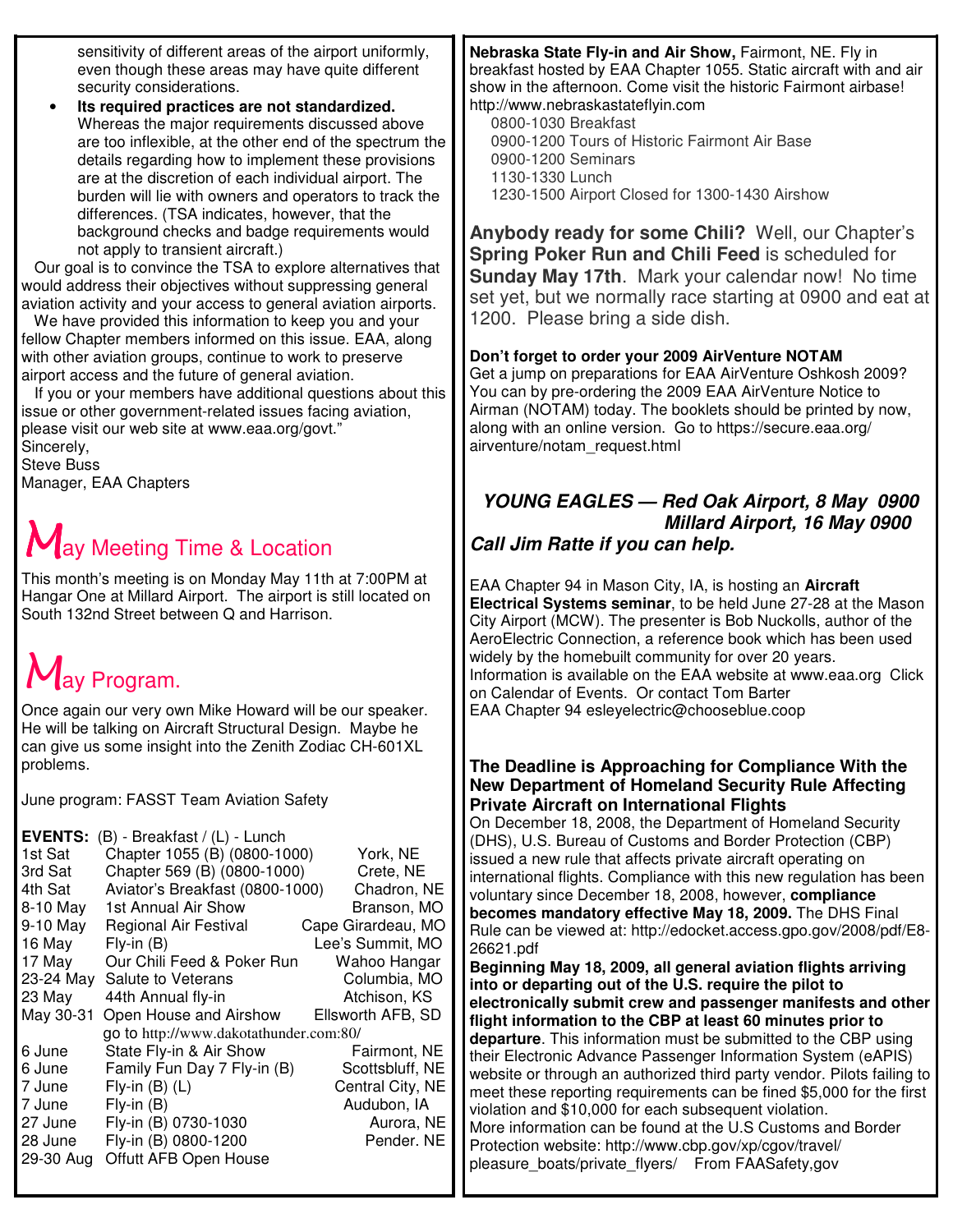#### *EAA Chapter 80* April 13, 2009 *Official Meeting Minutes*

The meeting was called to order by President Tom Wieduwilt at 7:00 at Hanger One, Omaha, NE.

- Tom Wieduwilt, President
- Jim Ratte, Vice President,
- Don Meyer, Secretary
- Ed Haffke, Treasurer
	- No guest present

#### **Treasurers Report**:

• Treasurer absent

#### **Meeting Minutes**:

• A motion was made and passed to accept the previous month's minutes.

#### **Chapter Property:**

- Scales Ronye Mckay
- Trailer Back at AHQ
- Brake Bleeding Device Ron Wood
- Grills At AHQ
- Jacks Ron Wood

#### **Young Eagles:**

- 2009 Schedule on web site
- April 18, MLE 9:00

#### **Builder's Reports**:

- Glastar being painted Ron Ousley
- RV 6 Canopy on TW

#### **Tech Counselor / Flight Advisor:**

None.

#### **Fly-Out Report:**

• Chapter will plan a poker for May 17 with Chile lunch to follow. Bring your best chili or dessert.

#### **Old Business:**

- No response from Lincoln Chapter regarding sharing Wahoo hanger.
- **New Business:**

#### • None

#### **Membership:**

- Need all members to pay dues and become current.
- **Librarian Report:**

#### • None

#### **Web Site:**

• www.eaa80.org

#### **Program:**

- Stroke Prevention by Dr. Tom Sears
- We need suggestions or help with future programs.

Meeting adjourned.

Don Meyer Secretary

# *For Sale by long time member Ralph W. Andersen*

Headsets: Two Sigtronics Model 40, Noise Reduction, Electronic Mic and Transcom Model SPO22 Intercom - Play/ Record, plus case - \$300 GPS Garmin III, Version 2 - purchased July 1998 - \$250.00 Two Italian 20 inch fold up adult bicycles - \$50 each.

# **Seeking Help**

Tom Newell is rebuilding the Stearman he found in a barn. He is in need of help re-covering the plane. Is there anyone out there that can assist him with this fabric work? Tom says he is willing to pay for any help.